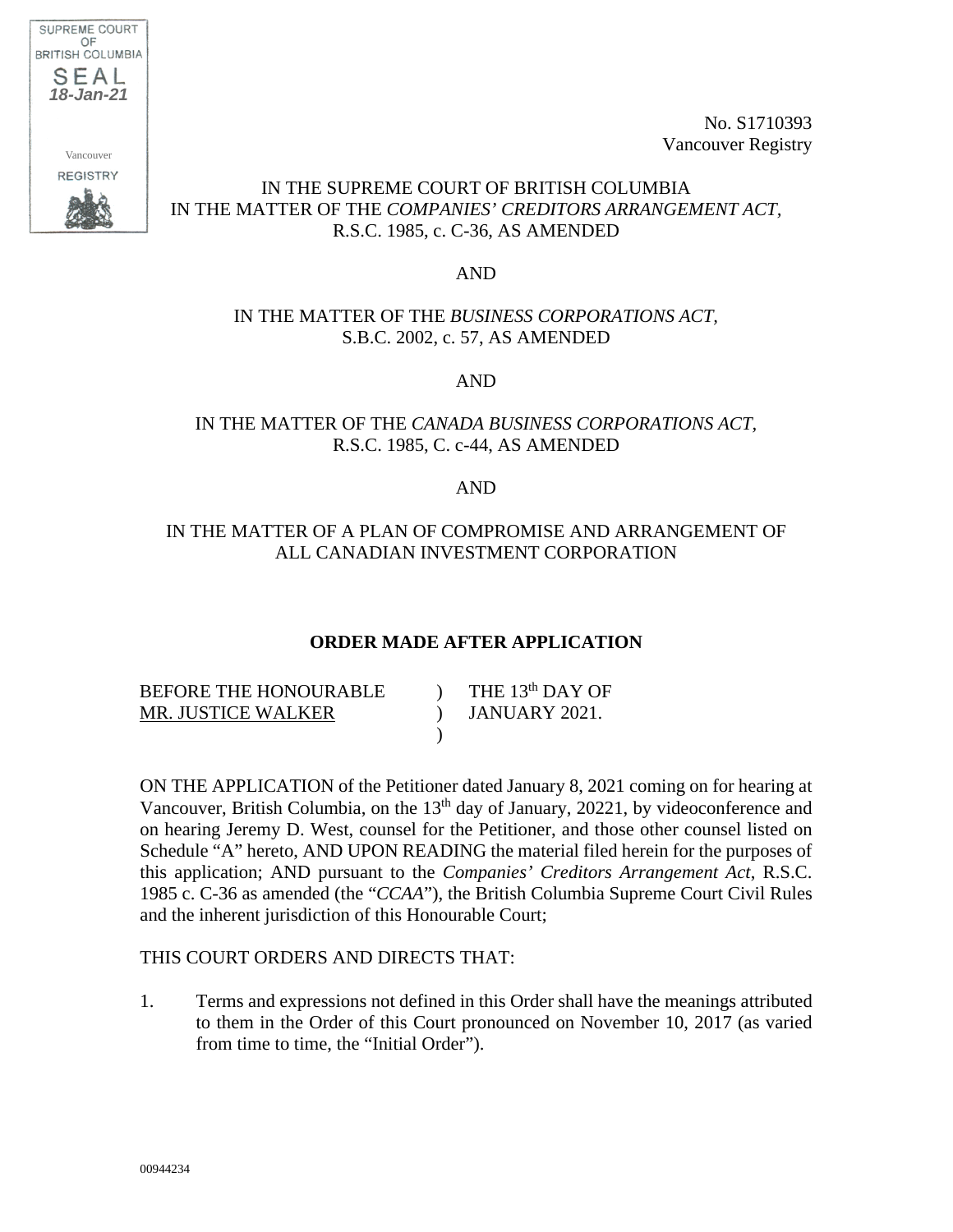#### **Stay of Proceedings**

- 2. The stay of proceedings is hereby extended from January 22, 2021 to January 21, 2022.
- 3. The Monitor is directed to file, at least on a quarterly basis, Reports to the Court providing updates on matters relating to the realization of the Petitioner's assets and the implementation of the Plan in the event that the Sanction Order is granted.

#### **Adjournment**

- 4. The balance of the relief sought in the Petitioner's Notice of Application dated January 8, 2021 is adjourned for hearing at 9:00 a.m. Friday February 5, 2021 by MS Teams videoconferencing.
- 5. Approval of counsel as to form listed in **Schedule "A"** hereto, except counsel for the Petitioner, is hereby dispensed with.

THE FOLLOWING PARTIES APPROVE THE FORM OF THIS ORDER AND CONSENT TO EACH OF THE ORDERS, IF ANY, THAT ARE INDICATED ABOVE AS BEING BY CONSENT:

 $\frac{1}{\sqrt{1-\Delta}}$ 

Signature of Jeremy D. West Counsel for the Petitioner

By the Court.

 \_\_\_\_\_\_\_\_\_\_\_\_\_\_\_\_\_\_\_\_\_\_\_\_\_\_\_\_\_\_\_\_\_\_\_\_ Digitally signed by Roberts, Nicole

Registrar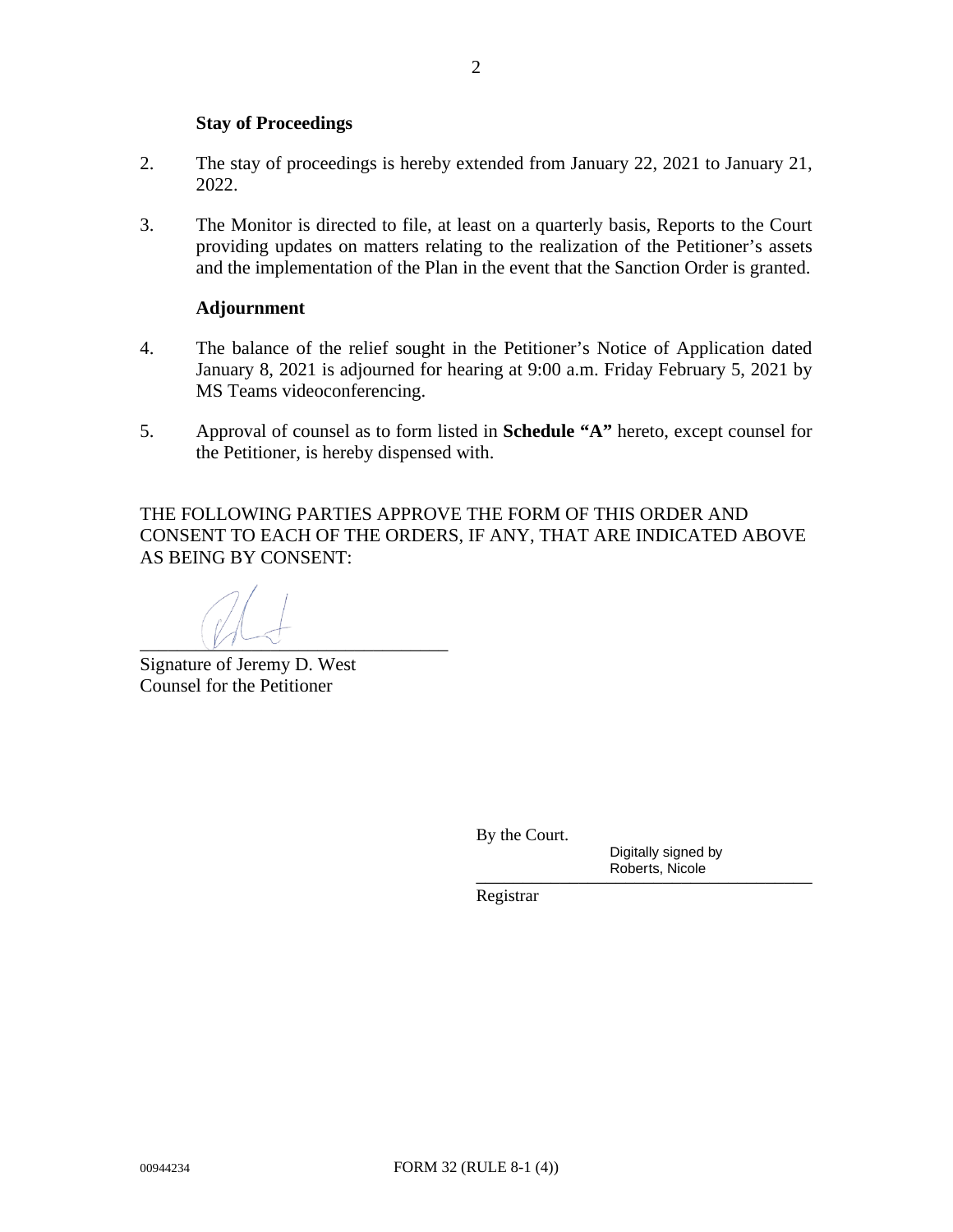# **Schedule "A"- List of Counsel Appearing**

| Jeremy D. West  | Counsel for All Canadian Investment<br>Corporation |
|-----------------|----------------------------------------------------|
| Douglas Hyndman | Counsel for the Monitor                            |